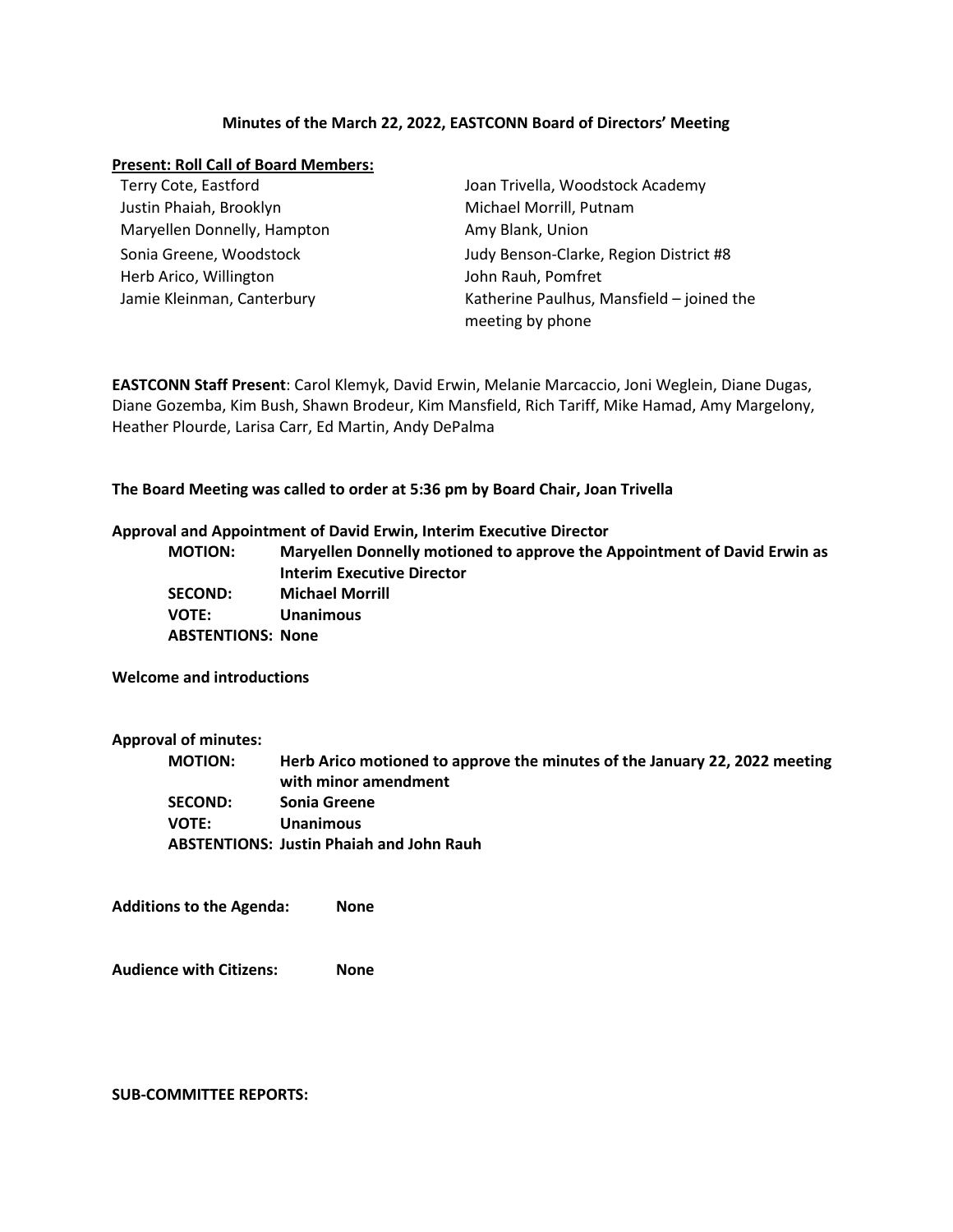# **Policy:**

- The committee met on February  $9^{th}$ . Reviewed the Technology Policy and turned it back to the Director of Technology Solutions for additional modifications.
- For the April Meeting:
	- $\triangleright$  Final review of the Technology Policy
	- $\triangleright$  Review of required Policies from CABE

# **Finance:**

• Will report later in the Agenda under New Business

## **Facilities:**

- The committee met in February and reviewed the Capital Plan and discussed the status of projects
- Discussion around the funding of the projects on the Plan
- General conversation of finding additional space for some of EASTCONN's programs to accommodate students on the waiting lists

# **Head Start Updates:**

- Discussed the presentation of Head Start Updates at the Board Meetings
	- Policy Council meets the 3<sup>rd</sup> Tuesday of each month review of meeting minutes
	- $\triangleright$  Review of meal counts, ERSEA updates, and disabilities report
	- $\triangleright$  Board must also approve all Head Start Initiatives applications

# **Enrollment Report:**

- Discussion of enrollment at Magnet Schools counts have remained steady
- QMC will be taking in seniors for their programs in the second semester
- There are a number of juniors interested in enrolling to QMC
- Reviewed recruitment strategies and marketing of the Magnet Schools
- Discussed career pathways for students

# **Division Director's Report and Updates:**

- Reviewed the Adult Ed programs and job recruitment for individuals
- Discussed targeted marketing strategies for the Hispanic population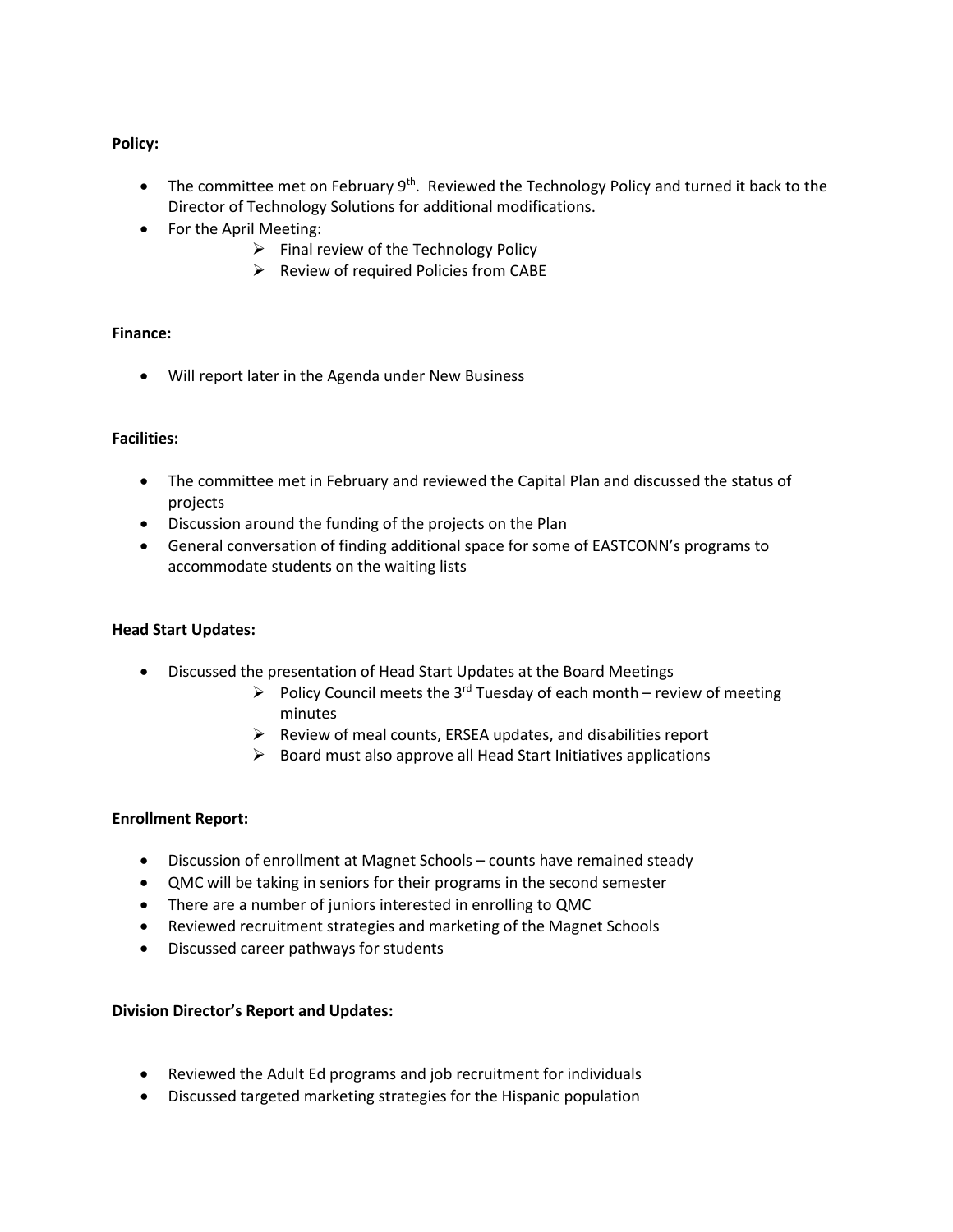- Seeing and influx of candidates now that most COVID restrictions have been lifted
- Talked about the fleet of vehicles and vehicle upgrades and replacement
- Buses and related vehicles are on back order for quite a few months
- Discussed the Ukrainian students that have arrived in the region collaborate our EL services with Learn to assist the children with language skills

## **FINANCE REPORT:**

- Review of the February financials projecting a modest income for this fiscal year
- Reviewing variance reports daily
- Coordinating the budget for 2022-2023 ready to present at the April Board Meeting
- Discussion around fuel prices and the oil and fuel consortium with the RESC Alliance five districts in our region have shown a lot of interest in joining the consortium

## **HUMAN RESOURCES REPORT:**

- The reports are for January and February
- Also shared a month over month comparison as well
- Conversation around the platform INDEED and how effective it is for recruitment
- Restructuring the branding and budget for marketing
- A lot of employees are returning to EASTCONN now that COVID restrictions have been lifted
- Discussion around the supplemental payments ending
- Also working with handshake recruitment of college students
- Discussion around an organization like "Effective School Solutions"

## **Herb Arico left the meeting at 6:26 pm John Rauh left the meeting at 6:29 pm**

# **Executive Director Search Process:**

- Discussion of the RFI process and proposals from three firms
- Talked about the individuals that will be on the Search Committee and the estimated timeframe for the search and decisions related to the search

# **CONSENT AGENDA:**

# **Approval of the Healthy Food Certification (HFC) for 2022-2023:**

#### **Option to combine food and beverage exemptions**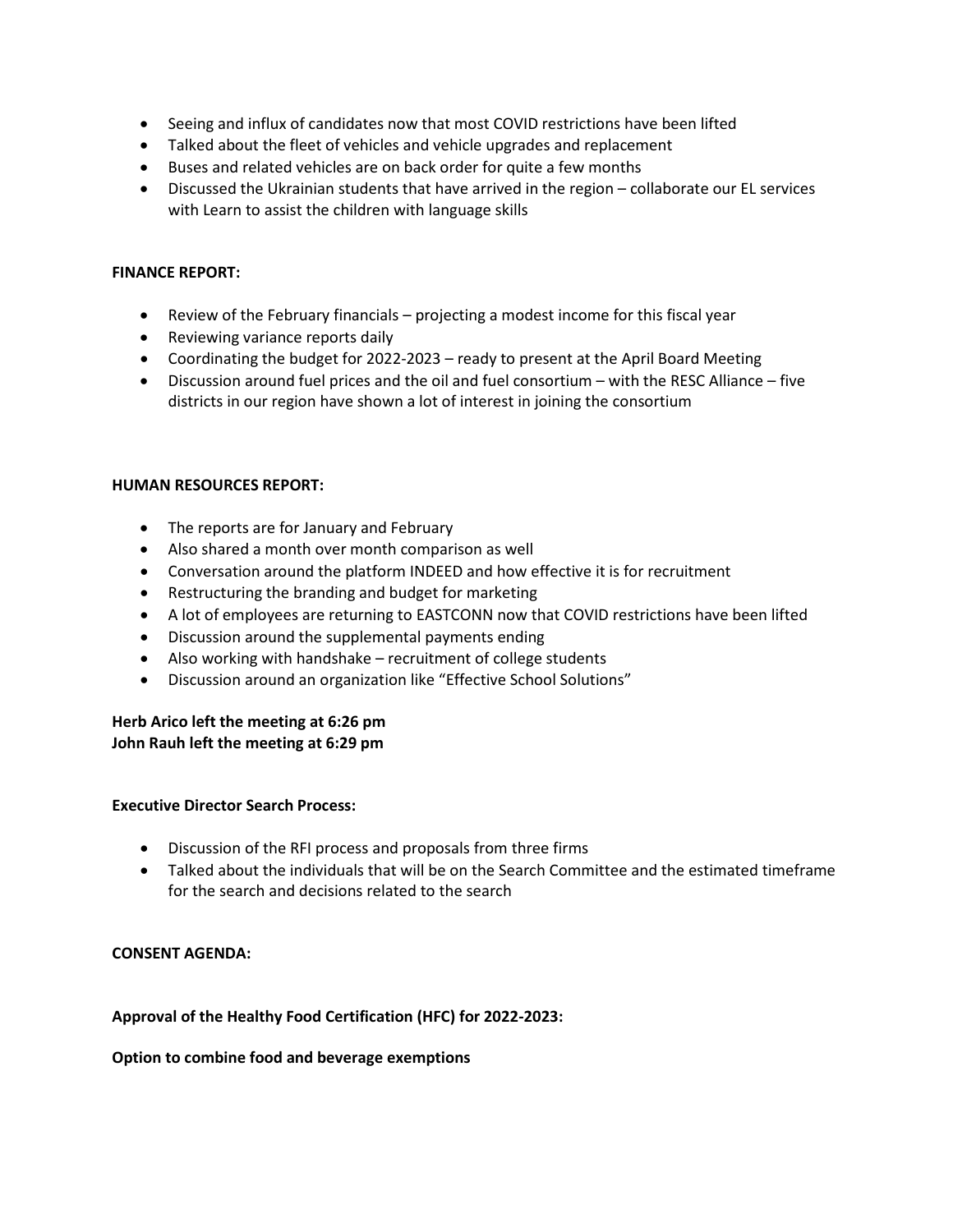Instead of two separate food and beverage motions, the district may choose to combine food and beverage exemptions into one motion by using the exact language below:

### **Motion language for combined food and beverage exemptions:**

The board of education or governing authority will allow the sale to students of food items that do not meet the Connecticut Nutrition Standards and beverages not listed in Section 10-221q of the Connecticut General Statutes provided that the following conditions are met: 1) the sale is in connection with an event occurring after the end of the regular school day or on the weekend; 2) the sale is at the location of the event; and 3) the food and beverage items are not sold from a vending machine or school store. An "event" is an occurrence that involves more than just a regularly scheduled practice, meeting, or extracurricular activity. For example, soccer games, school plays, and interscholastic debates are events but soccer practices, play rehearsals, and debate team meetings are not. The "regular school day" is the period from midnight before to 30 minutes after the end of the official school day. "Location" means where the event is being held and must be the same place as the food and beverage sales

| <b>MOTION:</b>           | Maryellen Donnelly motioned to approve the HFC policy for 2022-2023 as<br>presented     |
|--------------------------|-----------------------------------------------------------------------------------------|
| <b>SECOND:</b>           | <b>Terry Cote</b>                                                                       |
| <b>VOTE:</b>             | Unanimous                                                                               |
| <b>ABSTENTIONS: None</b> |                                                                                         |
|                          | Approval of the Updated Corporate Resolution                                            |
| <b>MOTION:</b>           | Maryellen Donnelly motioned to approve the Updated Corporate Resolution<br>as presented |
| <b>SECOND:</b>           | Sonia Greene                                                                            |
| <b>VOTE:</b>             | Unanimous                                                                               |

**ABSTENTIONS: None**

**Approval of the Signatory Document for CSDE Reports**

| <b>MOTION:</b>           | Maryellen Donnelly motioned to approve the Signatory Document for CSDE |
|--------------------------|------------------------------------------------------------------------|
|                          | Reporting                                                              |
| <b>SECOND:</b>           | <b>Justin Phaiah</b>                                                   |
| <b>VOTE:</b>             | <b>Unanimous</b>                                                       |
| <b>ABSTENTIONS: None</b> |                                                                        |

**General discussion around the RESC Alliance Priorities and review of the document distributed**

**General discussion around increasing tuition rates for some of the programs**